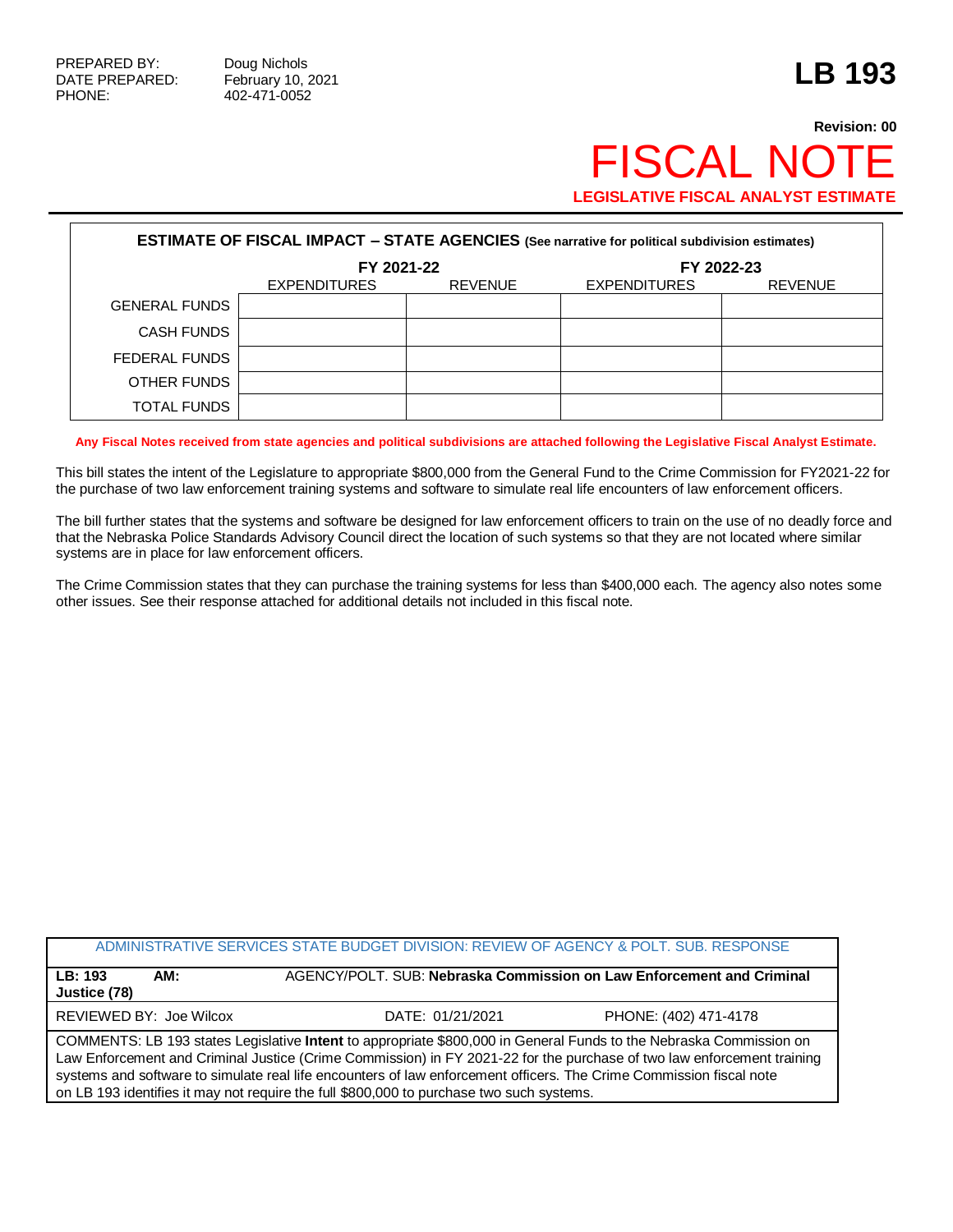**Please complete ALL (5) blanks in the first three lines. 2021**

| $LB^{(1)}$<br>193                                                                                                                                                                                                                                                                                                                                                             |         |                                                                             |                                   |  | <b>FISCAL NOTE</b>        |
|-------------------------------------------------------------------------------------------------------------------------------------------------------------------------------------------------------------------------------------------------------------------------------------------------------------------------------------------------------------------------------|---------|-----------------------------------------------------------------------------|-----------------------------------|--|---------------------------|
| State Agency OR Political Subdivision Name: (2)                                                                                                                                                                                                                                                                                                                               |         | NE Commission on Law Enforcement and Criminal Justice<br>(Crime Commission) |                                   |  |                           |
| Prepared by: (3) Bruce Ayers                                                                                                                                                                                                                                                                                                                                                  |         | Date Prepared: (4) 1-21-2021                                                |                                   |  | Phone: $(5)$ 402-471-0359 |
|                                                                                                                                                                                                                                                                                                                                                                               |         | <b>ESTIMATE PROVIDED BY STATE AGENCY OR POLITICAL SUBDIVISION</b>           |                                   |  |                           |
|                                                                                                                                                                                                                                                                                                                                                                               |         |                                                                             |                                   |  |                           |
| <b>EXPENDITURES</b>                                                                                                                                                                                                                                                                                                                                                           |         | FY 2021-22<br><b>REVENUE</b>                                                | FY 2022-23<br><b>EXPENDITURES</b> |  | <b>REVENUE</b>            |
| <b>GENERAL FUNDS</b>                                                                                                                                                                                                                                                                                                                                                          | 800,000 |                                                                             | $\Omega$                          |  |                           |
| <b>CASH FUNDS</b>                                                                                                                                                                                                                                                                                                                                                             |         |                                                                             |                                   |  |                           |
| <b>FEDERAL FUNDS</b>                                                                                                                                                                                                                                                                                                                                                          |         |                                                                             |                                   |  |                           |
| <b>OTHER FUNDS</b>                                                                                                                                                                                                                                                                                                                                                            |         |                                                                             |                                   |  |                           |
| <b>TOTAL FUNDS</b>                                                                                                                                                                                                                                                                                                                                                            | 800,000 |                                                                             |                                   |  |                           |
| $\Gamma_{\rm tot}$ and $\Gamma_{\rm tot}$ and $\Gamma_{\rm tot}$ and $\Gamma_{\rm tot}$ and $\Gamma_{\rm tot}$ and $\Gamma_{\rm tot}$ and $\Gamma_{\rm tot}$ and $\Gamma_{\rm tot}$ and $\Gamma_{\rm tot}$ and $\Gamma_{\rm tot}$ and $\Gamma_{\rm tot}$ and $\Gamma_{\rm tot}$ and $\Gamma_{\rm tot}$ and $\Gamma_{\rm tot}$ and $\Gamma_{\rm tot}$ and $\Gamma_{\rm tot}$ a |         |                                                                             |                                   |  |                           |

**Explanation of Estimate: LB 193 appropriates \$800,000 to the Crime Commission for the purchase of two law enforcement training systems and software to simulate real life law enforcement encounters including the use of non-deadly force and deescalation techniques.**

**Our research has shown us there are excellent systems that can be purchased for less than \$400,000 each. Therefore, we suggest the language in LB 193 be changed to "the purchase of two or more law enforcement training systems."**

**We need clarification if the funds can be used for software service fees and maintenance, insurance for the equipment, training costs if necessary on how to operate the equipment, and other costs associated with use of the equipment.** 

**Also, we feel it would be more efficient to locate the equipment/software at the Law Enforcement Training Center. Then, as needed, the equipment and software could be loaned to various law enforcement agencies away from the Center. The Training Center would be responsible for maintaining the equipment.**

**We assume the software and equipment would be covered by a warranty for one or two years. When the warranties expire, we would need to request the costs for maintenance on the equipment and software in our continuation budget request.**

| <b>BREAKDOWN BY MAJOR OBJECTS OF EXPENDITURE</b> |       |                                     |                                    |                                    |  |
|--------------------------------------------------|-------|-------------------------------------|------------------------------------|------------------------------------|--|
| <b>Personal Services:</b>                        |       |                                     |                                    |                                    |  |
| <b>POSITION TITLE</b>                            | 21-22 | <b>NUMBER OF POSITIONS</b><br>22-23 | $2021 - 22$<br><b>EXPENDITURES</b> | $2022 - 23$<br><b>EXPENDITURES</b> |  |
|                                                  |       |                                     |                                    |                                    |  |
|                                                  |       |                                     |                                    |                                    |  |
|                                                  |       |                                     |                                    |                                    |  |
|                                                  |       |                                     |                                    |                                    |  |

\_\_\_\_\_\_\_\_\_\_\_\_\_\_\_\_\_\_\_\_\_\_\_\_\_\_\_\_\_\_\_\_\_\_\_\_\_\_\_\_\_\_\_\_\_\_\_\_\_\_\_\_\_\_\_\_\_\_\_\_\_\_\_\_\_\_\_\_\_\_\_\_\_\_\_\_\_\_\_\_\_\_\_\_\_\_\_\_\_\_\_\_\_\_\_\_\_\_\_\_\_ \_